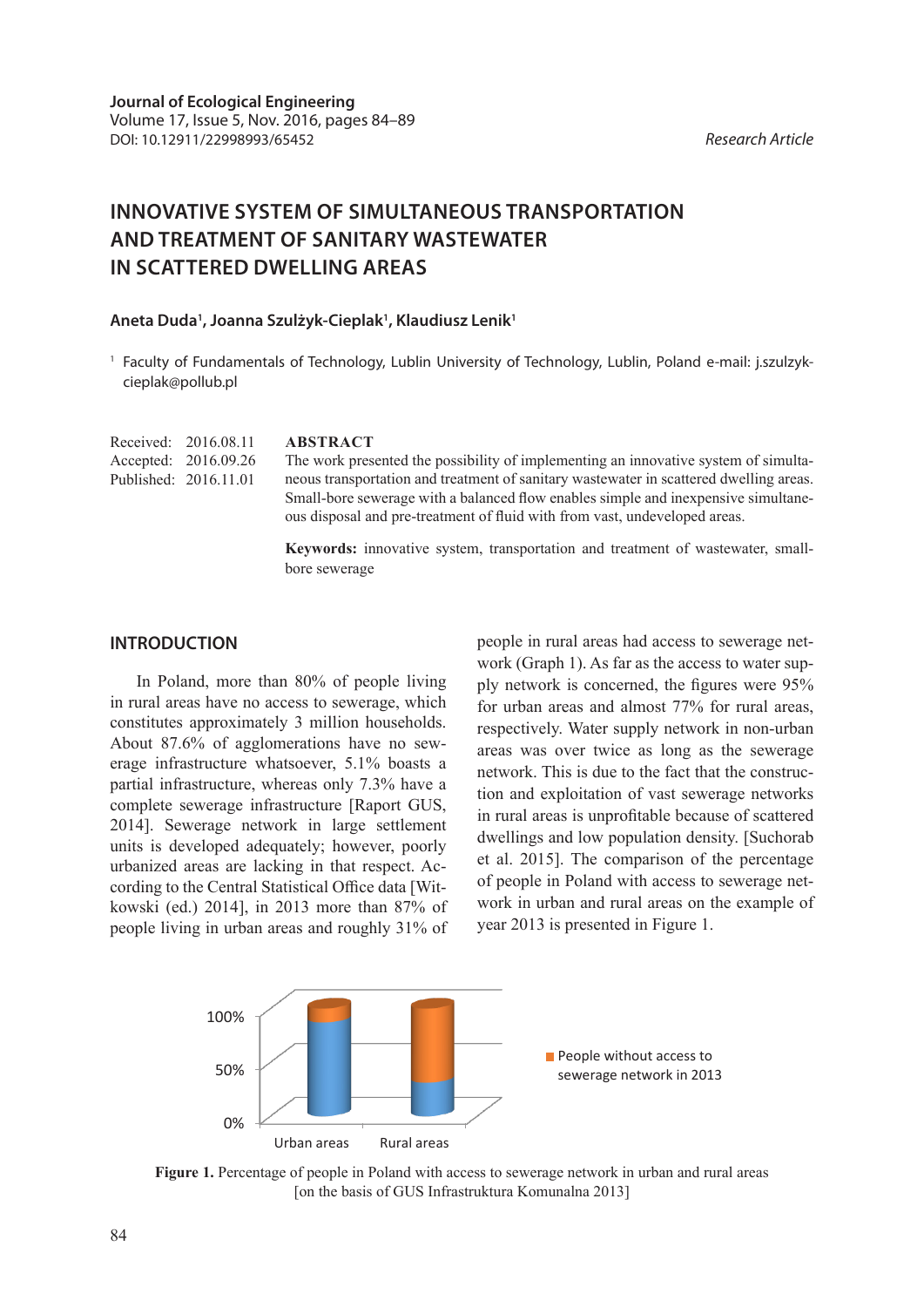

Figure 2. Percentage of people in rural areas with access to sewerage network in the years 2004–2013 [on the basis of Central Statistical Office data and GUS Infrastruktura Komunalna 2013]

As a result of the accession of Poland into the European Union, devising new solutions guided by the principle *think global – act local*, became a necessity. This principle requires elaborating new methods of managing water resources, including sewage management.

Each day, the number of settlements built outside the city limits – which too are poorly urbanized and have no sewerage infrastructure – grows [Jarzyna et al. 2014]. Therefore, the issue of sewerage infrastructure in non-urban or poorly urbanized areas is a complex mechanism. Figure 2 shows changes in the percentage of people living in Poland with access to sewerage networks in rural areas, throughout the years 2004–2013.

The treatment and wastewater disposal systems include: sewerage networks, pre-treatment devices, pumping of wastewater and drainage facilities responsible for the drainage of wastewater into ground or waters. An appropriate system setup is made up of basic technological structures aimed at disposal and treatment of wastewater, as well as management of sewage sludge. Apart from these basic facilities, the mechanisms involved include: power production; control of technological processes; monitoring of these processes [Goleń et al. 2011].

These issues are still relevant both in regard to the improvement of life standard of scattered dwelling areas inhabitants, as well as environmental protection. Therefore, new innovative solutions are in demand, including the choice of appropriate materials.

Disposal of liquid pollutants in non-urban areas with scattered dwellings is based on different systems than in the case of cities. Depending on the conditions in an area, individual or collective systems of wastewater disposal can be employed. The analysis of system operation and their operation costs allows selecting the most suitable solution for the given topographical conditions [Heidrich et al. 2008].

### **TECHNOLOGY DESCRIPTTION**

Small-bore gravitational sewerage network is a solution enabling disposal of wastewater when treatment in the settling tank is impossible, and the construction of a conventional gravitational network is unprofitable. Small-bore sewer system network ensures a constant disposal of supernatant waters. Channels are constructed with pipes of much smaller diameter – up to 90 mm – than in a conventional gravitational network, which are arranged in less steep angles. Similarly as in the case of local sewerage, the sludge is disposed of every 6–12 months [Szulżyk-Cieplak et al. 2015].

Simplified wastewater treatment technology is an advantage of this sewerage system, as the settling basin and mechanical part are not required. However, wastewater has to be transported to a treatment plant which is equipped such technology [Niedzielski 2003].

Reduction of the diameter of pipes from at least 200 mm to 75 mm in the case of sewers and limiting the angle of their geometric slope was done for economic reasons. These savings are especially noticeable in areas characterized by quicksand and shallow ground waters [Kalenik 2009]. An unconventional solution is to install a trap in each plot where poorly biodegradable items appear, while the treated wastewater reaches collective sewerage system. This method greatly increases the flow rate of wastewater and removes the need of installing grinder pumps. Figure 3 presents the scheme of a small-bore gravitational sewerage system.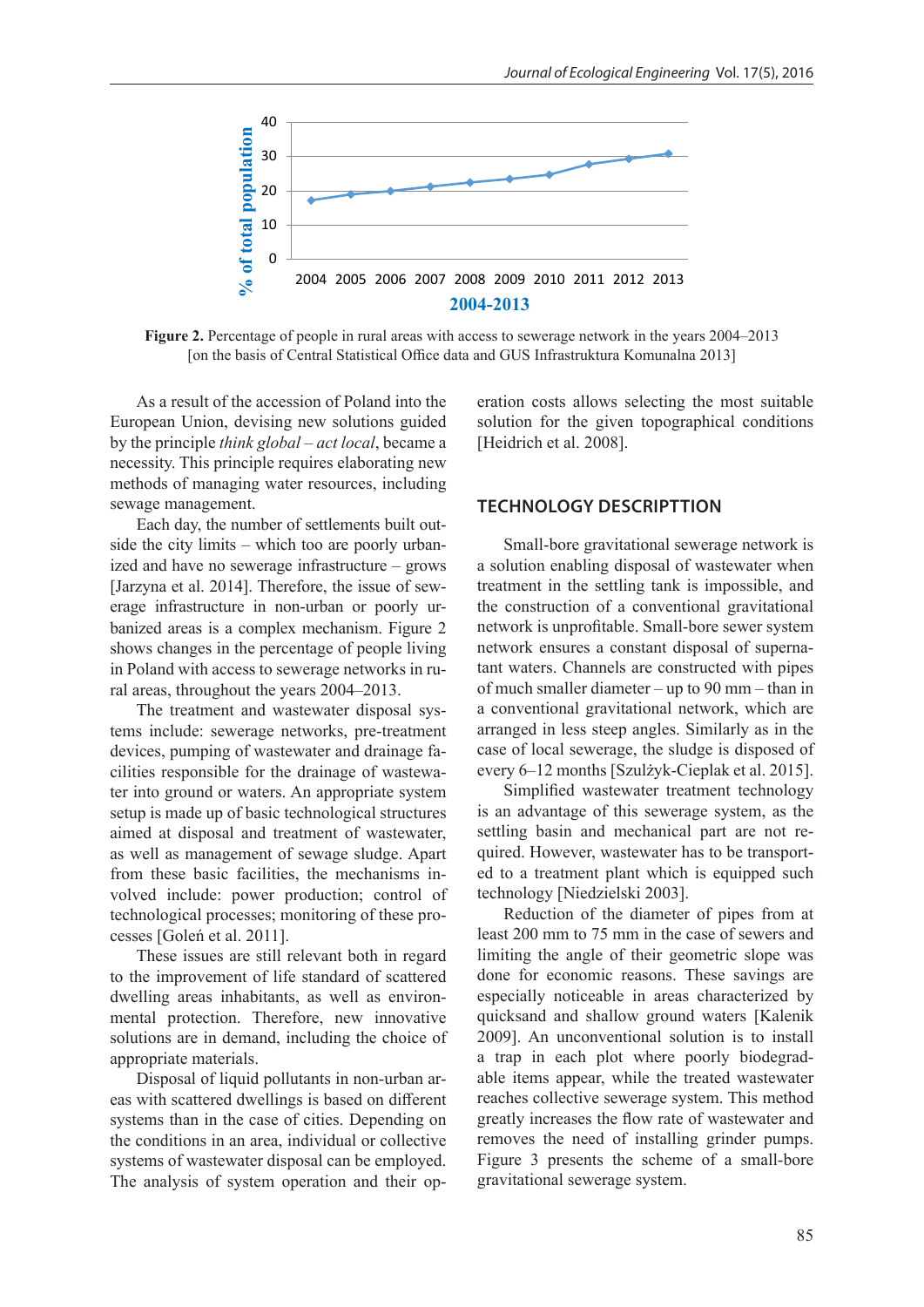

**Figure 3.** Scheme of a small-bore gravitational sewerage system

As far as sanitation management is concerned, one can observe a constantly increasing demand for systems enabling efficient and economic disposal and treatment of wastewater. Such systems of sewage disposal and pre-treatment include the small-bore sewerage and innovative solutions employing rotating biological contactor with rotor for fluid aeration.

This kind of sewerage system does not require the construction of a connecting chamber, which lowers the investment costs. Moreover, the small-bore sewerage system is built at a smaller depth and with less steep drop angles than the traditional one. In the case of the small-bore gravitational sewerage with balanced flow, the financial outlays needed for the construction and operation of the device for pumping treated wastewater is lower than in the case of tools for pumping raw sewage [Goleń et al. 2011].

The small-bore gravitational sewerage is characterized by low investment costs and low or comparable operation costs in relation to other sewerage systems. Most of all, it is cost-effective for rural settlement units.

# **Research stand**

One of the devices used in the process of biological treatment of liquid pollutants in smallbore sewerage is a rotor. It works very well in non-urban areas with few dwellings. The use of a rotor enables to lower financial outlays thanks to innovative solutions which allow simultaneous transportation and treatment of wastewater. A properly constructed and operating rotor provides surface for the development of microorganisms. Its rotational motion creates suitable conditions for the process of wastewater aeration [Lenik et al. 2015]. Patent application was filed for the rotor design and principles of its operation (Application number W.119065 of 31.05.2010, number RWU.066284).

#### **Rotor construction**

The studied rotating biological contactor with bi-directional longitudinal flow is one of the innovative solutions for the systems concurrently draining and purifying the fluid in the residual units. The use of such rotor-based technologies implies that they play de facto the role of the bioreactors for mineralization of organic compounds. Consequently, well designed, constructed and working rotor permits the existence of the conditions for the microorganisms to settle on the rotor surface.

Rotor is constructed of multiple corrugated pipes made of plastic (Fig. 4). The layers of pipes are wound around the device axis housing the shaft with a float in a cylindrical fashion, as evident from the cross-section (Fig. 5). Corrugated pipes are wound in alternating directions (clockwise and counter-clockwise), and are additionally secured with bands.

Rotor constructed in this way ensures efficient aeration of liquid pollutants with their simultaneous recirculation throughout the longitudinal axis of the device and activated sludge tank chamber [Lenik et al. 2015].

### **METHODS**

In the course of field studies on the sewerage system operation, data pertaining to the actual conditions and issues of sewerage system functioning in the area of ten communes of Lubelskie



**Figure 4**. Interior of the rotor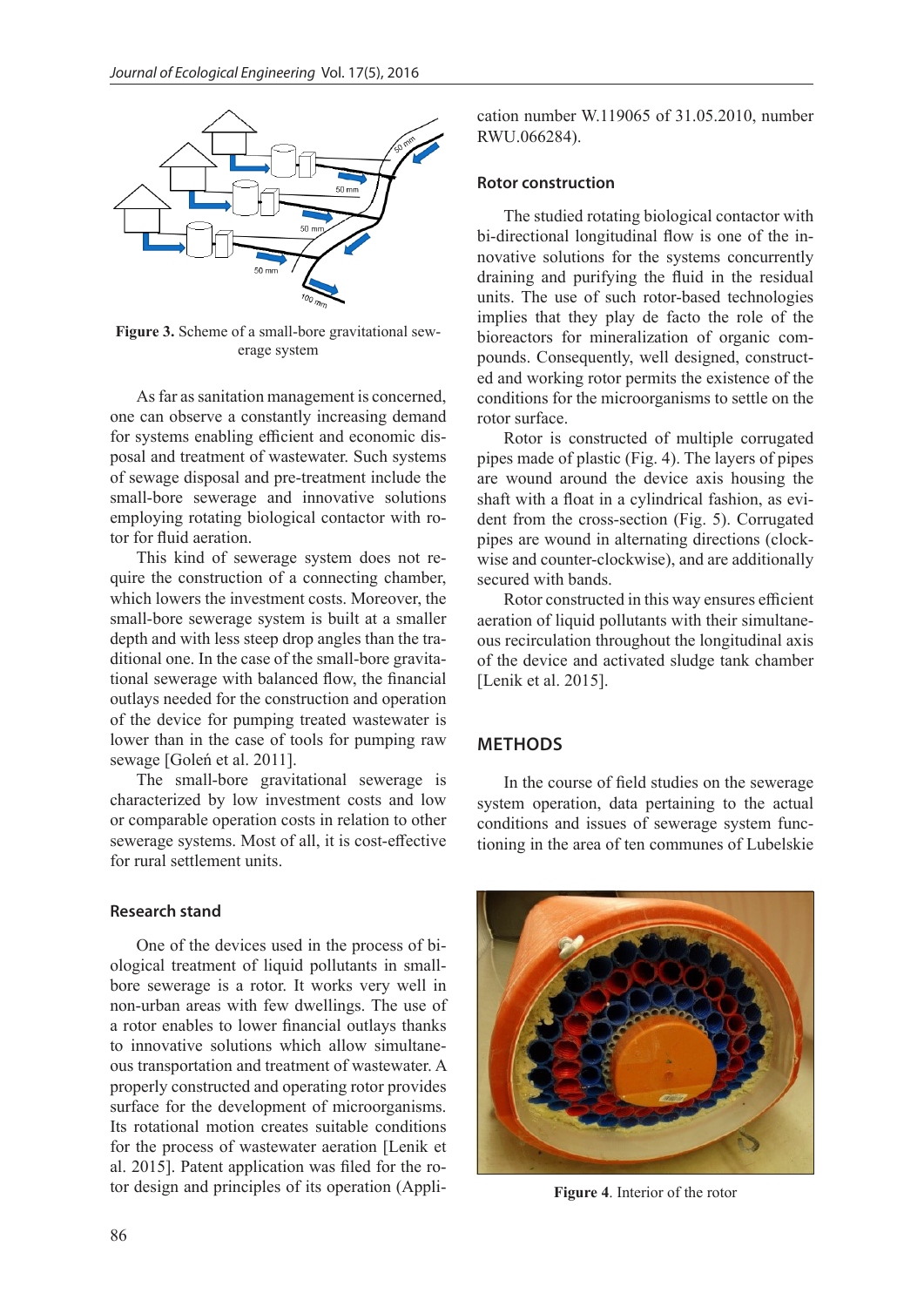

**Figure 5.** Cross-section of the rotor [Duda et al. 2014]

Voivodeship were collected. Figures 6–9 contain photos depicting the condition of manholes in the analysed wastewater disposal systems.

The data collected from the existing and operating sanitary sewerage systems and assessment of their condition enables to determine the most frequently occurring problems arising during their operation.

Typical problems include:

- malfunctions of vacuum valves and blocking of pump impellers caused by the infiltration of large pollutants and related with inadequate use of sanitary systems,
- accumulation of fat on floats,



**Figure 7.** Visible degradation of internal manhole elements



Figure 8. Manhole cover with float system being controlled



**Figure 6.** Condition of a manhole



**Figure 9.** Wastewater drainage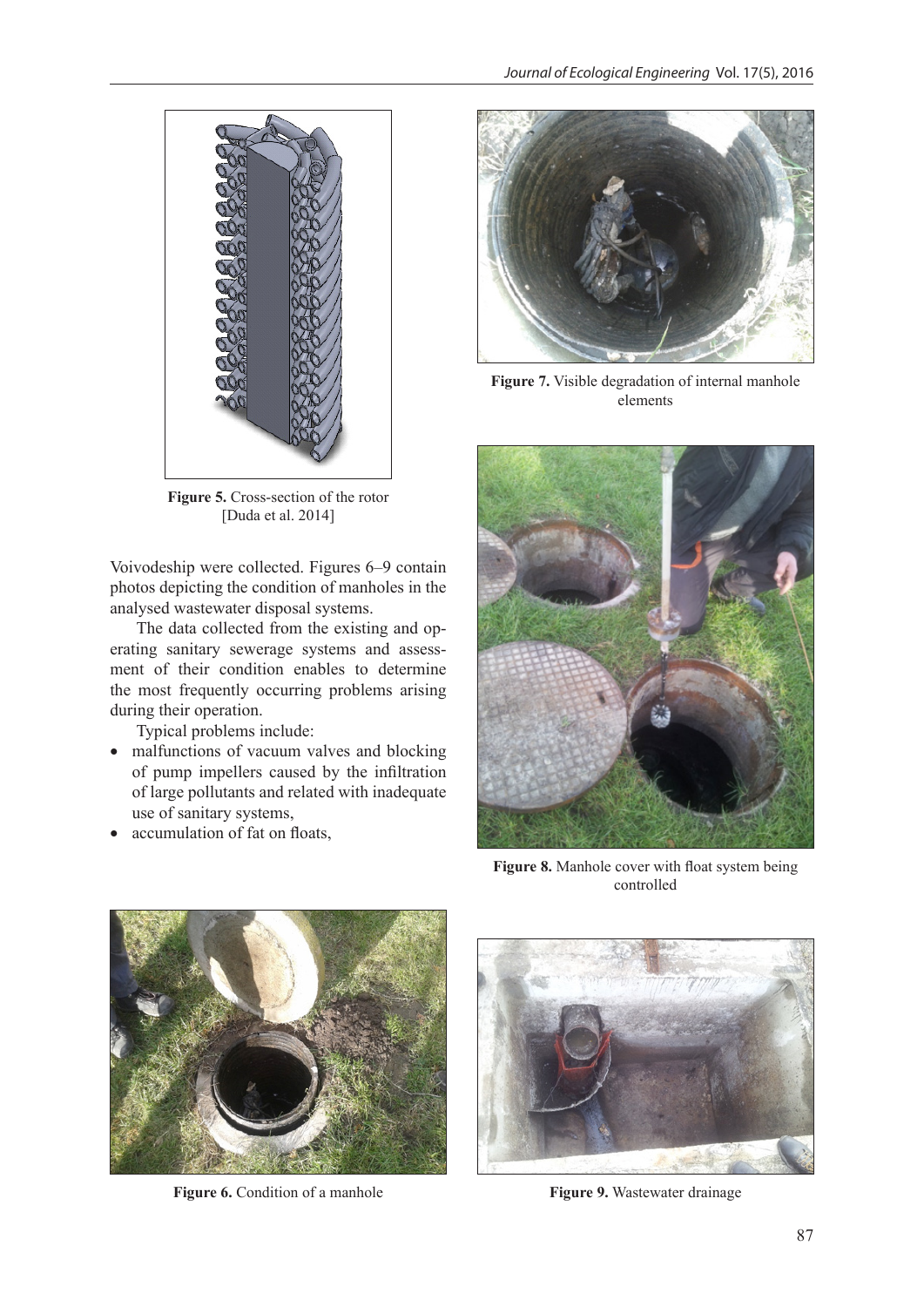• malfunctions of electronic elements, related with the creation of gases and chemically aggressive environment which degrades materials and devices of the sewerage system.

As part of the study, a research installation with a model of rotating biological contactor and instrumentation was constructed at the Faculty of Fundamentals of Technology of Lublin University of Technology in a laboratory scale (Fig. 10, 11) and pilot plant scale (under actual model conditions) (Fig. 12). This enabled to carry out studies leading to the preparation of guidelines for the construction of a prototype demonstration model.

# **RESULTS AND DISCUSSION**

The work discussed the issue of the use of different systems of sewage disposal with traditional by means of methods and small-bore sewerage system. Table 1 depicts the comparison of traditional (gravitational) system and small-bore sewerage.

Construction of collective systems in rural areas is very often unjustified due to economic reasons. Therefore, discussing alternative solutions is important. On the basis of the selected statistical data from Central Statistical Office – Environmental Protection and online database Bank Danych Lokalnych (Bank of Local Data), as well as authors' own research, an assessment of situation was performed in regard to the disposal and treatment of wastewater in rural communes of Lubelskie Voivodeship throughout several recent years. Studies have shown that wastewater management in rural areas still relies mainly on the drainless system. Table 1 presents the data pertaining to the justification of utilizing small-bore sewerage system. It especially concerns a significant reduction of the costs related to building pipelines (pipeline diameter  $-50$ mm with minimal flow rate limited to 15 m/s). which enables appropriate aeration of wastewater and biodegradation to occur.



**Figure 10.** Fundamentals of Technology Department Laboratory – rotating biological contactor with bidirectional longitudinal flow



**Figure 11.** Fundamentals of Technology Department Laboratory – control panel of the rotating biological contactor with bi-directional longitudinal flow



**Figure 12.** Research installation built in pilot plant scale

**Table 1.** Comparison of gravitational and small-bore sanitary sewerage systems

| Small-bore sewerage system                                                                             | Gravitational sewerage system                                                                                                     |
|--------------------------------------------------------------------------------------------------------|-----------------------------------------------------------------------------------------------------------------------------------|
| Minimal pipe diameter - 50 mm                                                                          | Minimal pipe diameter - 200 mm                                                                                                    |
| Minimal flow rate $- 0.15$ M/s                                                                         | Minimal flow rate $-0.6 \div 0.7$ M/s                                                                                             |
| Pre-treatment of wastewater in connection junctions in which  <br>non-biodegradable waste is separated | No pre-treatment                                                                                                                  |
| low risk of infiltration and exfiltration                                                              | High risk of infiltration and exfiltration                                                                                        |
|                                                                                                        | Possibility of utilizing curved tubes in horizontal and vertical Necessity of utilizing straight tubes in horizontal and vertical |
| planes                                                                                                 | planes                                                                                                                            |